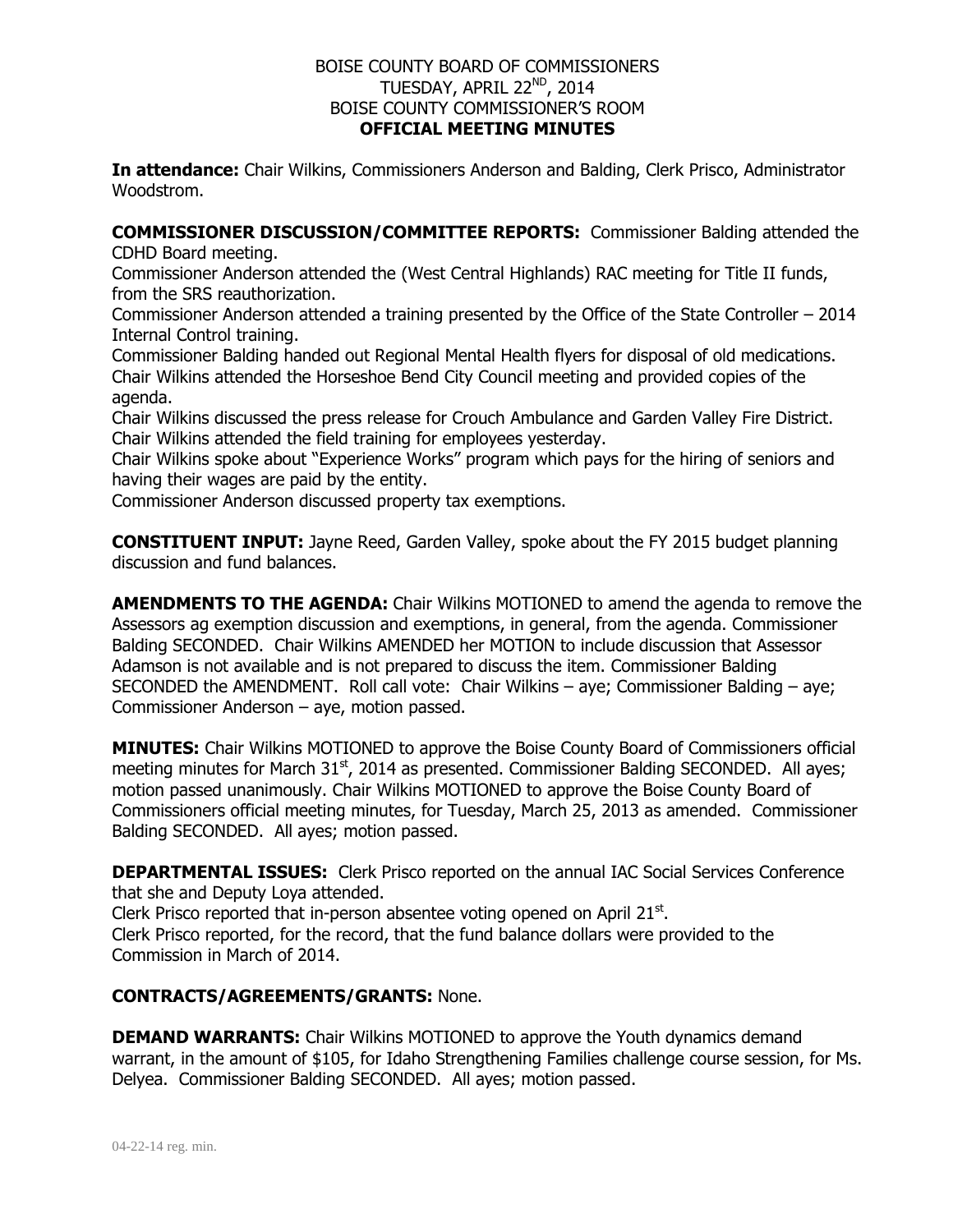## **MISCELLANEOUS & CORRESPONDENCE:**

- DEQ letter on Warm Springs Solid Waste Financial Assurance: Clerk Prisco discussed the document.
- Isaiah Ranch Foundation has asked the Board to allow visitors into the building on Saturday, September  $13<sup>th</sup>$  for a tour benefiting the Mountain Kids Day Camp.
- Commissioner Balding MOTIONED to approve the letter to Sherrer & Wycoop, attorneys on the annexation of the Boise County portion of the Arrow Rock Road, FS 268, with all three Commissioners signing. Chair Wilkins SECONDED. All ayes; motion passed unanimously.
- Chair Wilkins presented two certificates of appreciation for the Commissioners to sign: John Pattee for 20 years of service to Boise County and William Rekow, for 15 years of service to Boise County.

**INDIGENT:** Chair Wilkins MOTIONED to go into executive session for Indigent, per Idaho Code 67-2345(1)(d), to discuss indigent cases  $#04-05-D$ ,  $#11-09-A$ ,  $#12-11-I$ ,  $#13-03-D$  and  $#12-12-B$ . Commissioner Anderson SECONDED**.** All ayes; motion passed unanimously. Coming out of executive session for Idaho Code 67-2345(1)(d), Chair Wilkins MOTIONED to table case #04-05-D, for legal review. Commissioner Balding SECONDED**.** All ayes; motion passed unanimously. Chair Wilkins MOTIONED to deny case #11-09-A, as it is being taken care of by Social Security. Commissioner Balding SECONDED. All ayes; motion passed unanimously. Chair Wilkins MOTIONED to deny #12-11-I, as it is being paid by Social Security. Commissioner Balding SECONDED. All ayes; motion passed unanimously. Chair Wilkins MOTIONED to amend the approval of case #12- 12-D, for CAT (Catastrophic Healthcare Fund) participation. Commissioner Balding SECONDED**.** All ayes; motion passed unanimously. Chair Wilkins MOTIONED to table, at staff's request, case #13- 03-D. Commissioner Balding SECONDED. All ayes; motion passed unanimously.

**PA ISSUES:** Prosecutor Gee addressed the Unified Land Use Ordinance (formerly referred to as UDO).

Prosecutor Gee reported on the sale of the property, owned by Boise County, located at 355 Rimview Drive. Prosecutor made the following of public record: Approximately 2 months ago, the County contracted with ERA, Jacque Moore, to represent the property. An offer was made by Matthew White. It was noted that he is the husband of Judge's In-Court Clerk, Kelly White. The auction was noticed, held, transacted and the minimum bid was not met. Last week, Ms. Moore was contacted by another interested party – Jay and June Rosenthal. I.C. provides that once a property has been noticed and presented for auction, closing requested on or before June  $5<sup>th</sup>$ , 2014. By code, all fees must be paid by the purchasing party. Because Mr. Rosenthal works in Prosecutor's office, Ian wanted to make a public record of the activity. Chair Wilkins MOTIONED to go into executive session under I.C. 67-2345(1)(f), I.C. 67-2345(1)(b), under personnel, and I.C. 67-2345(1)(c), under contract negotiations for the purchase of real property. Commissioner Anderson SECONDED. Roll call vote: Chair Wilkins – aye; Commissioner Balding – aye; Commissioner Anderson – aye, motion passed. Coming out of executive session, per I.C. 67- 2345(1)(f), pending litigation, Chair Wilkins stated that they received an update from the Prosecutor. Chair Wilkins MOTIONED to approve the purchase of the property that Boise County is currently in the possession of, at 355 Rimview Drive, in the amount of \$10,000, with no warrantees, in an as is/where is condition, with simply a Warranty Deed from the purchaser, with all fees covered under I.C. 31-816, and no guarantees. Commissioner Anderson SECONDED. Roll call vote: Chair Wilkins – aye; Commissioner Balding – aye; Commissioner Anderson – aye, motion passed.

Under personnel discussion, the Board had the discussion and will continue to have discussion, with the Prosecutor and Sheriff on a personnel issue. Chair Wilkins MOTIONED for the Board to meet with all department heads reporting to them, to discuss evaluations with them. Commissioner Anderson SECONDED. All ayes; motion passed. Chair Wilkins MOTIONED to sign all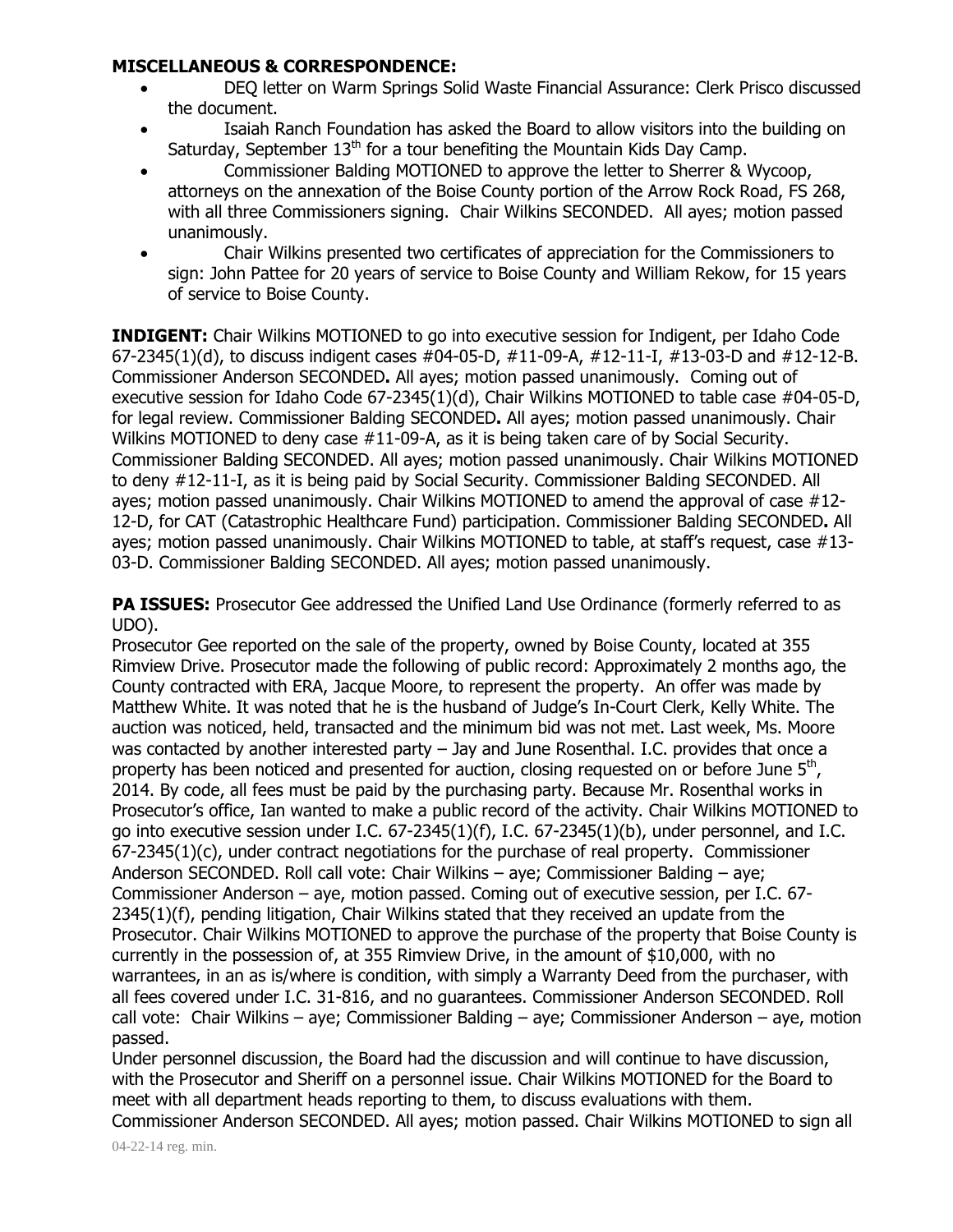employee evaluation forms. Commissioner Anderson SECONDED. All ayes; motion passed. Chair Wilkins MOTIONED to approve the execution and make a deed for the property transferred, at 355 Rimview Drive, that Prosecutor Gee provided. Commissioner Balding SECONDED. Roll call vote: Chair Wilkins – aye; Commissioner Balding – aye; Commissioner Anderson – aye, motion passed.

Chair Wilkins MOTIONED to recess for lunch. Commissioner Balding SECONDED. All ayes, motion passed.

**BILLS:** Chair Wilkins MOTIONED to approve the claims, in the amount of \$55,223.30. Commissioner Balding SECONDED. Roll call vote: Chair Wilkins – aye; Commissioner Balding – aye; Commissioner Anderson – aye, motion passed unanimously.

| General Fund          |     | 30.792.80 | E911                    |    | 1.500.00    |
|-----------------------|-----|-----------|-------------------------|----|-------------|
| Road & Bridge         | S   | 5.779.41  | Snowmobile GV8-B        | £. | 1.95        |
| Justice Fund          | \$. | 939.49    | <b>Sheriff's Vessel</b> |    | 100.31      |
| EBCA                  | \$  | 2.858.53  | Revaluation             | S. | 637.52      |
| <b>District Court</b> | S   | 1.538.07  | Indigent                |    | \$11,007.29 |

**SOLID WASTE:** Transfer Station Addition bid opening – Paul Rekow & Mike Bottoms, Solid Waste Department, were in attendance. There was only one bid given - RC Hayes/GT Secor Construction. Commissioner Balding MOTIONED to accept the bid, from RC Hayes/Secor Construction of Idaho City, in the amount of \$45,011.66. Chair Wilkins SECONDED. Roll call vote: Chair Wilkins – aye; Commissioner Balding – aye; Commissioner Anderson – aye, motion passed unanimously.

**CENTRAL DISTRICT HEALTH DISTRICT UPDATE:** Russ Duke, Central District Health Department, was in attendance and presented the 2015 CDHD budget.

**FY 2015 BUDGET PLANNING DISCUSSION:** Commissioner Anderson provided an interoffice memorandum on items that she would like to be considered for the FY 2015 budget.

**TITLE III DISCUSSION:** John Kidd, Lowman Ranger District, was in attendance and discussed a number of projects, including Lowman WUI, which is for all private land mitigation, from Lowman to Grandjean.

**CITY OF CROUCH:** Joint Powers Agreement – Rora Canody, Mindy Dorau, Lauren McConnell and Prosecutor Gee were in attendance. Commissioner Anderson asked if Prosecutor Gee would draft a memo providing notice of termination of the JPA. Chair Wilkins MOTIONED that Prosecutor Gee draft a letter to the City of Crouch of this Board's intent to move forward in dissolving the relationship with the City of Crouch, regarding the issuance of building permits and give them 30 days to respond, if they have any issues and/or concerns, and if we don't hear from them, then that will be followed with a official letter. Commissioner Anderson SECONDED. Roll call vote: Chair Wilkins – aye; Commissioner Balding – aye; Commissioner Anderson – aye, motion passed unanimously.

**FUTURE AGENDA TOPICS REVIEW:** The Board discussed future agenda items.

Chair Wilkins MOTIONED to recess the Boise County Board of County Commissioners meeting of Tuesday, April 22, 2014 and reconvene on Monday, April 28, 2014 at the Public Safety Building. Commissioner Anderson SECONDED. All ayes, motion passed.